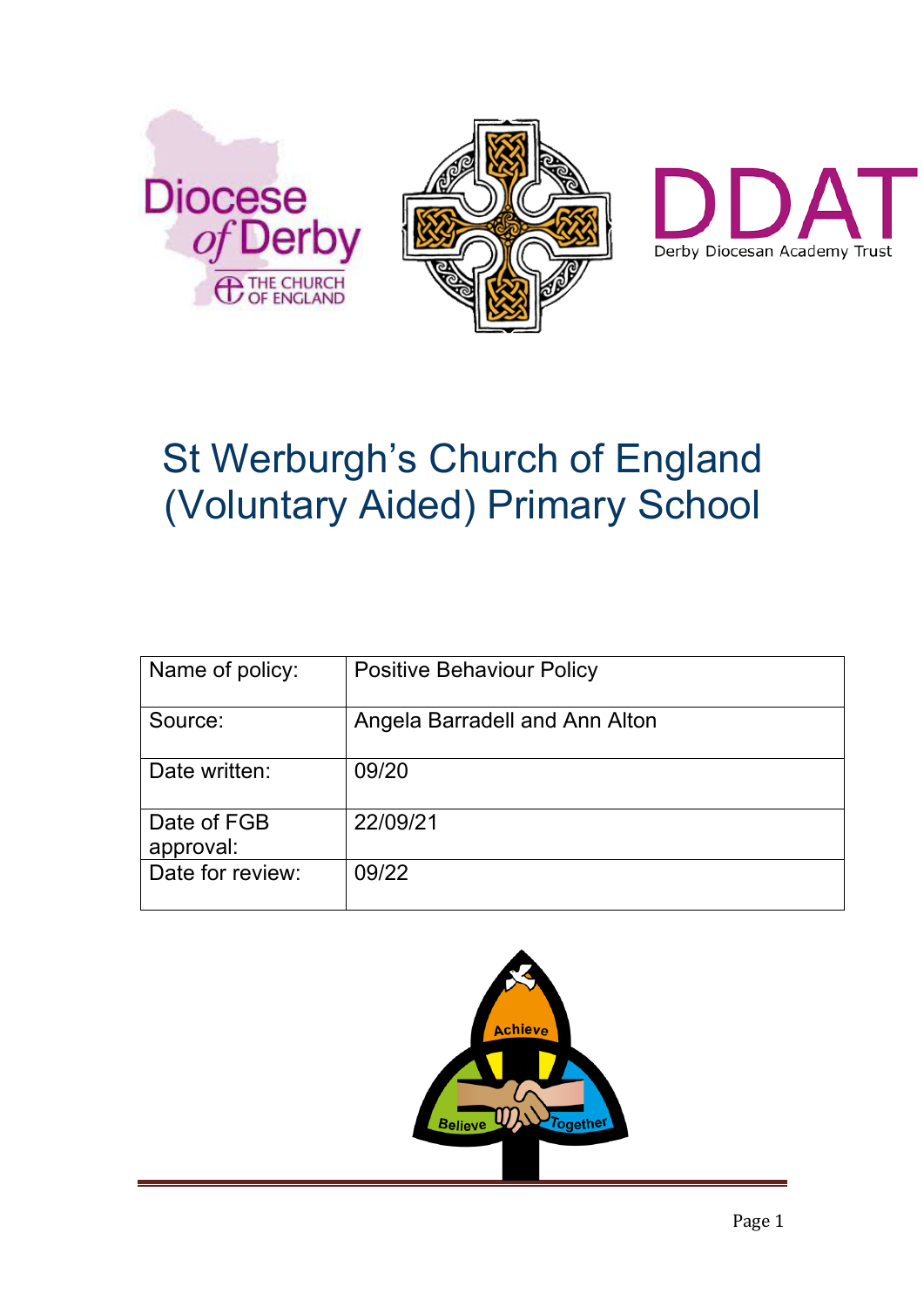# **St Werburgh's (VA) C of E Primary School**

### **Positive Behaviour Policy**

## ACHIEVE BELIEVE TOGETHER

Together at St Werburgh's we all believe that every member of our school community should feel valued, respected and treated as an individual. We want our pupils to have the chance to become the best they can be; knowing their place in God's world. This underpins everything we do with regard to behaviour.

We expect children to display high standards of behaviour and "treat other people as they would wish to be treated" in line with our Christian ethos.

St Werburgh's Primary School has a behaviour system which rewards good behaviour and allows children to learn in a happy, secure environment. It also allows children to take responsibility for their actions and gives the opportunity for them to learn from their mistakes. Good behaviour is supported, modelled and encouraged by all in school, adults and pupils alike. Through discussions we aim to enable the children to overcome barriers to issues and believe in their abilities to address their behaviour.

We use the systems of restorative justice giving opportunities for the pupils to take responsibility for their actions and through reflection and discussion there is a chance for them to understand the consequences of their actions. Where there are, or have been issues, opportunities are given for mediation, building relationships and making amends.

#### **Good to be Green**

The 'Good to be Green 'behaviour system will ensure children are supported to behave appropriately and will run in the following way:

Based on our main school rule, each class will discuss and agree on a set of class rules to follow which should be displayed in the classroom. Staff have also agreed on behaviour that is deemed to be low level and high level and misbehaviour which will also be shared with the children.

Low level examples are as follows:

- Flicking or throwing pencils, rubbers etc. across the room
- Shouting out or talking over members of staff or their peers
- Wandering around the classroom during class inputs.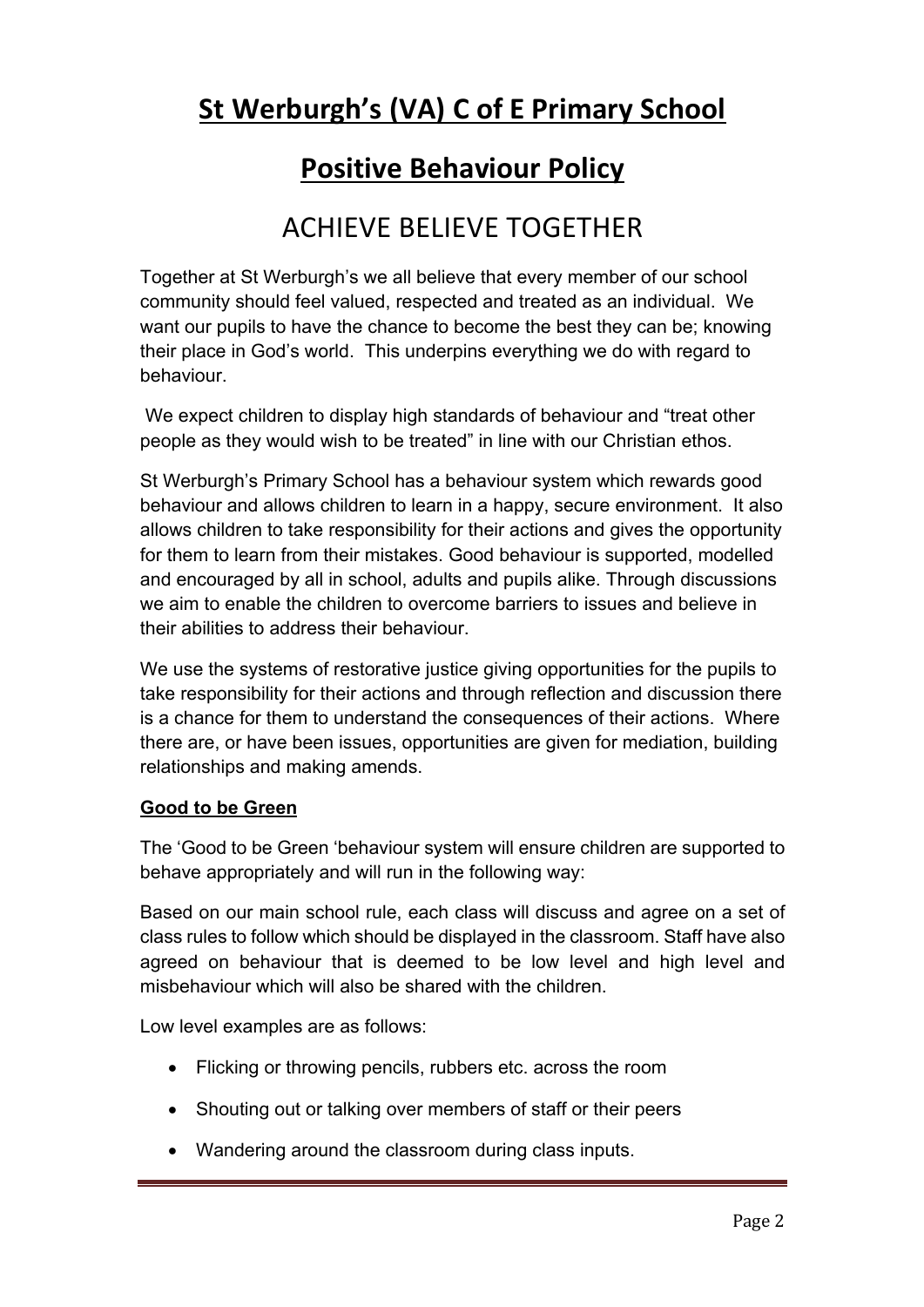- Consistently refusing to follow instructions
- Deliberately being off task

At all times the teacher's discretion is extremely important to ascertain whether the offence was intentional or accidental. These are guidelines that will be implemented with care.

- All children will begin the day on a green card demonstrating our belief in each child's potential to achieve.
- If a child creates a low level disturbance, they will receive a verbal reminder from staff.
- If the behaviour continues they will then receive a yellow card. This acts as a final warning to the child and gives them the opportunity to stop and make the correct choices, as highlighted through the class rules, worships and behaviour discussions we have together.
- If the behaviour continues they will receive a red card and will be kept in at the next break with time for reflection on their actions. Through discussion the staff on duty will remind the pupils of our vision, including their place in God's world and Jesus' teachings.
- If a child is kept in for 3 breaks, in a half term period, they will meet with a member of SLT to discuss their behaviour and receive a letter home providing an opportunity for discussion with parents.
- If a KS2 child is frequently receiving red cards, after 3 red cards have been issued in any half term period, it will be followed by a lunchtime detention and further discussions with SLT will take place.

Communication with parents is important and where it is felt to be appropriate a class teacher may contact parents in order to discuss issues and support good behaviour further.

We recognise that children are learning how to behave and will make mistakes. For this reason we believe forgiveness is an important part of our behaviour policy. All children will know that whatever mistakes they have made they have a fresh start every day in line with our Christian values. Discussions will be constructive and will focus on helping individuals to improve their behaviour with appropriate support from staff.

Any child that has not received a yellow or a red card in a week will be rewarded with a 'Good to be Green Token'. These tokens can be redeemed in the 'Good to be Green Shop' where the members of the school council have had input in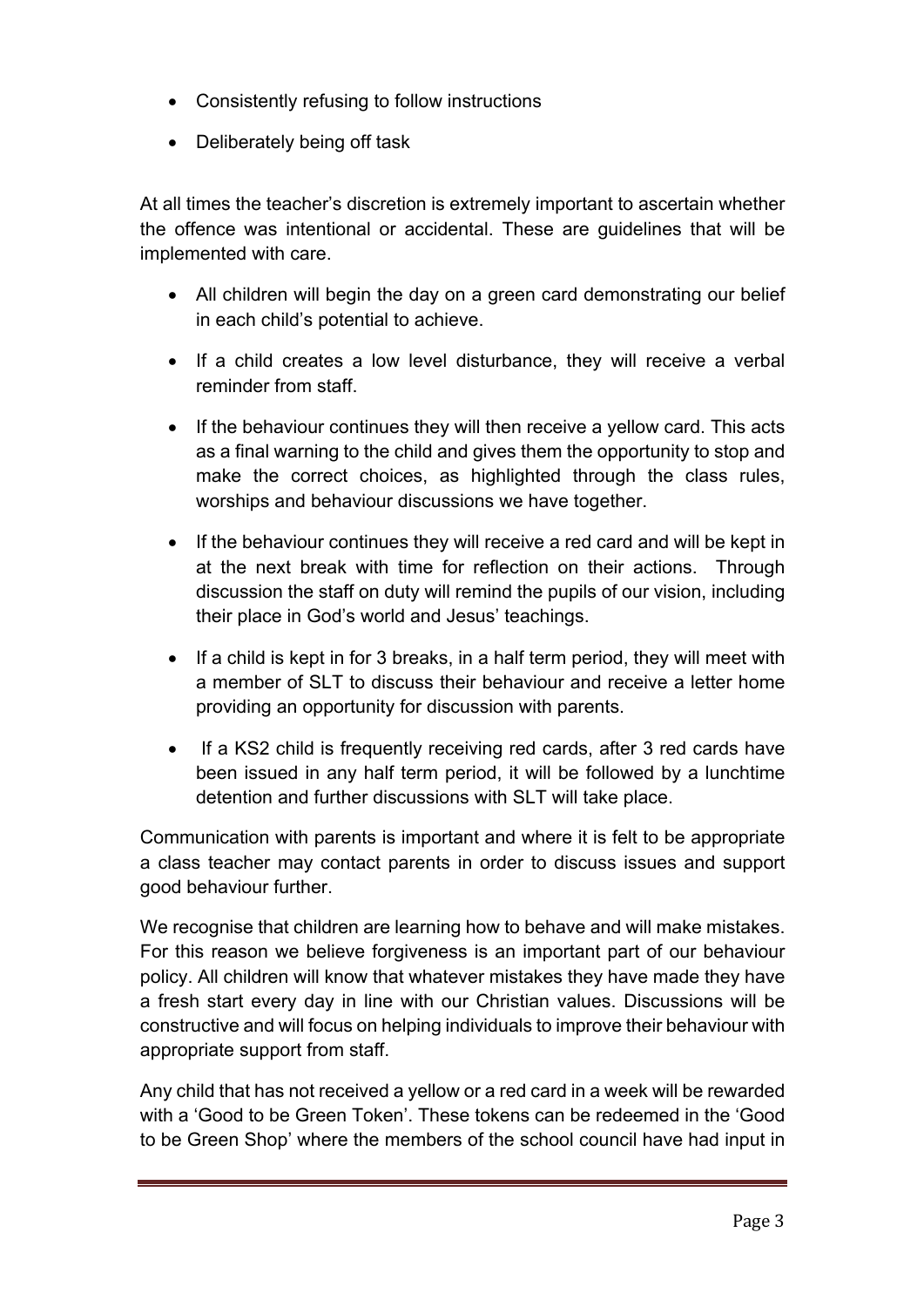choosing the stock. Children can decide whether they will save their tokens to gain a larger reward or whether to spend it.

#### **More serious behaviour incidents in school**

*Very occasionally* there are more serious behaviour incidents in school where support for a child to achieve good behaviour needs to be strengthened even more. These will be dealt with in the following way:

- For physical violence, bullying, swearing and shouting at staff, insolence *deliberately* breaking or defacing property, a full break detention may be issued without warning.
- From time to time it may be necessary for a child to then spend part of the day in another class.
- The Learning Mentor will contact parents/carers at the end of the day by phone or letter and parents may be invited into school to discuss and support appropriate ways forward.

#### **Children on a behaviour plan**

In a very few instances, some children with more challenging and/or persistent behaviours will require a behaviour plan. This will be tailored to the individual needs of the child and will involve working closely with parents and the Learning Mentor. The aim of the plan will be to help the child to take on the responsibility of managing their behaviour in school. Very rarely it may be necessary to remove a child from class, or to use the school's 'Education Elsewhere' strategy, as part of the plan.

#### **Exclusions**

This is a legal process. Exclusions at St Werburgh's are very rare and are used only as a last resort. The exclusion may be for a fixed term (e.g. 3 days) lunchtimes or in *extreme* cases permanent.

#### **Lunch time behaviour**

At St Werburgh's the pupils are made aware of the expectations to achieve good behaviour, showing care and consideration for others at lunchtimes. We aim to make our playground a stimulating area as this provides opportunities for creative play and lessens the likelihood of children becoming bored and displaying negative behaviour. Our staff in their lunchtime role are encouraged to join in and play games with the children in order to promote a happy, playful atmosphere.

This is how our behaviour system works at lunchtime: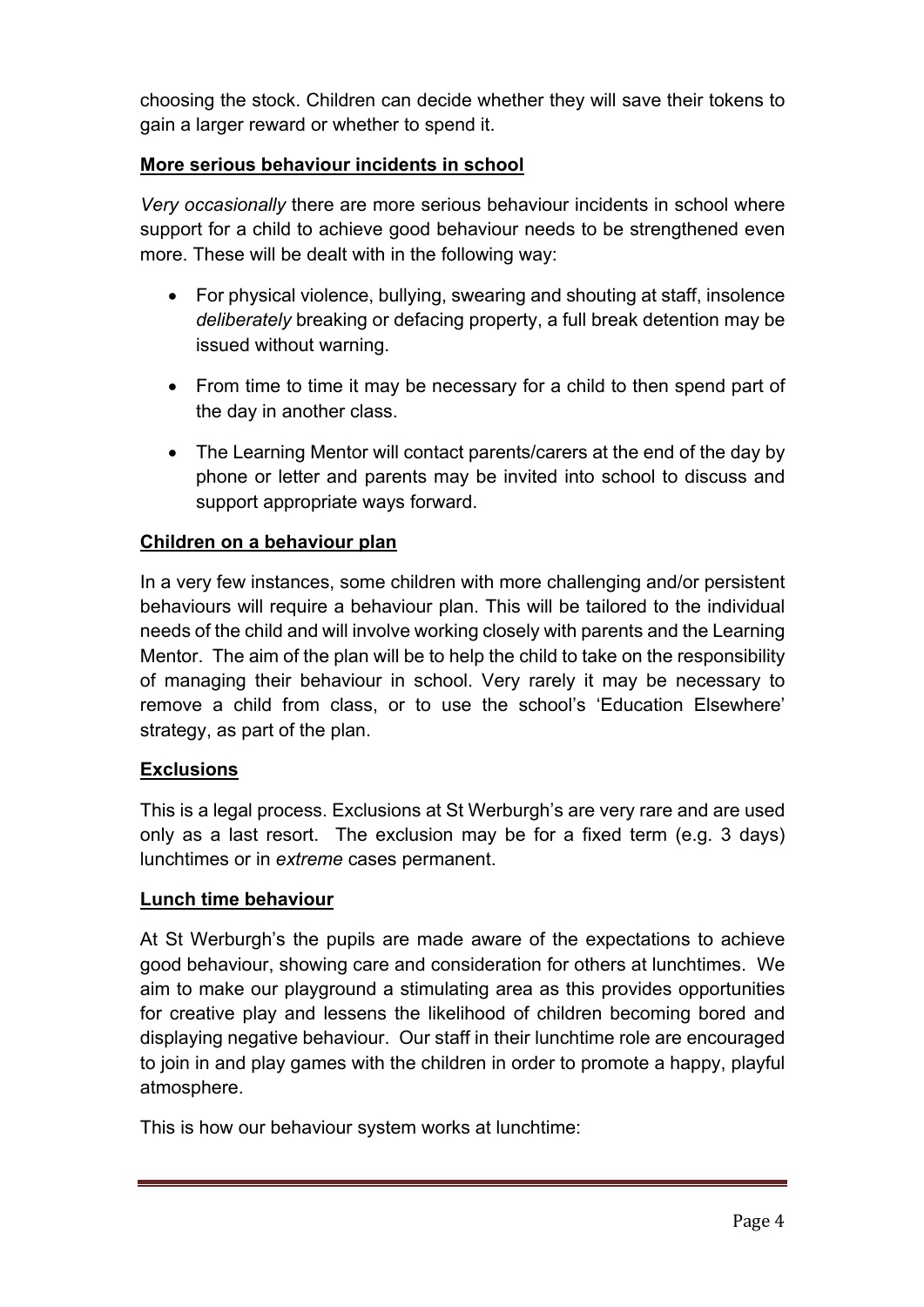- The lunchtime system is separate from the classroom system.
- If a child plays in the wrong places or shouts at other pupils nastily, they will be given a verbal reminder.
- If a child continues they will then be shown an orange card and will be asked to stand at the side of the playground for 5 mins.
- If they continue they will receive a purple card and will be asked to stand under the clock and the Learning Mentor will speak to them.
- If a child receives 3 purple cards, in half a term, they will have to talk to a senior member of staff about their behaviour.

More serious behaviour incidents at lunchtime will be dealt with in the following way:

- If a child shouts at dinner staff, is cheeky or rude, they will receive an immediate purple card and will have 15 minutes time out.
- More serious behaviour such as fighting, swearing will result in the whole of the rest of the playtime used for time out and reflection on their behaviour.
- If the behaviour continues a child may need extra support and so SLT and their parents will be informed.

The dinner staff are keen to reward children who achieve good behaviour at lunchtime and give out lunchtime reward certificates and stickers. Children who have good manners, are kind and considerate towards others or are helpful to dinner staff, may be rewarded with a golden ticket. The golden ticket enables a child to sit on the Top Table on Friday lunchtime. On the Top Table lunch will be served by the dinner ladies and they will receive a few extra treats. This happens once every half term.

#### **Other rewards to encourage good behaviour**

Our school rewards good behaviour as it believes that this will develop an ethos of kindness and cooperation. Our approach is designed to promote good behaviour, rather than merely to deter negative behaviour.

In addition to our 'Good to be Green' system there are other rewards and incentives such as Gotchas and other " in class" reward systems to ensure that achieving good behaviour is encouraged and rewarded.

#### *Gotchas*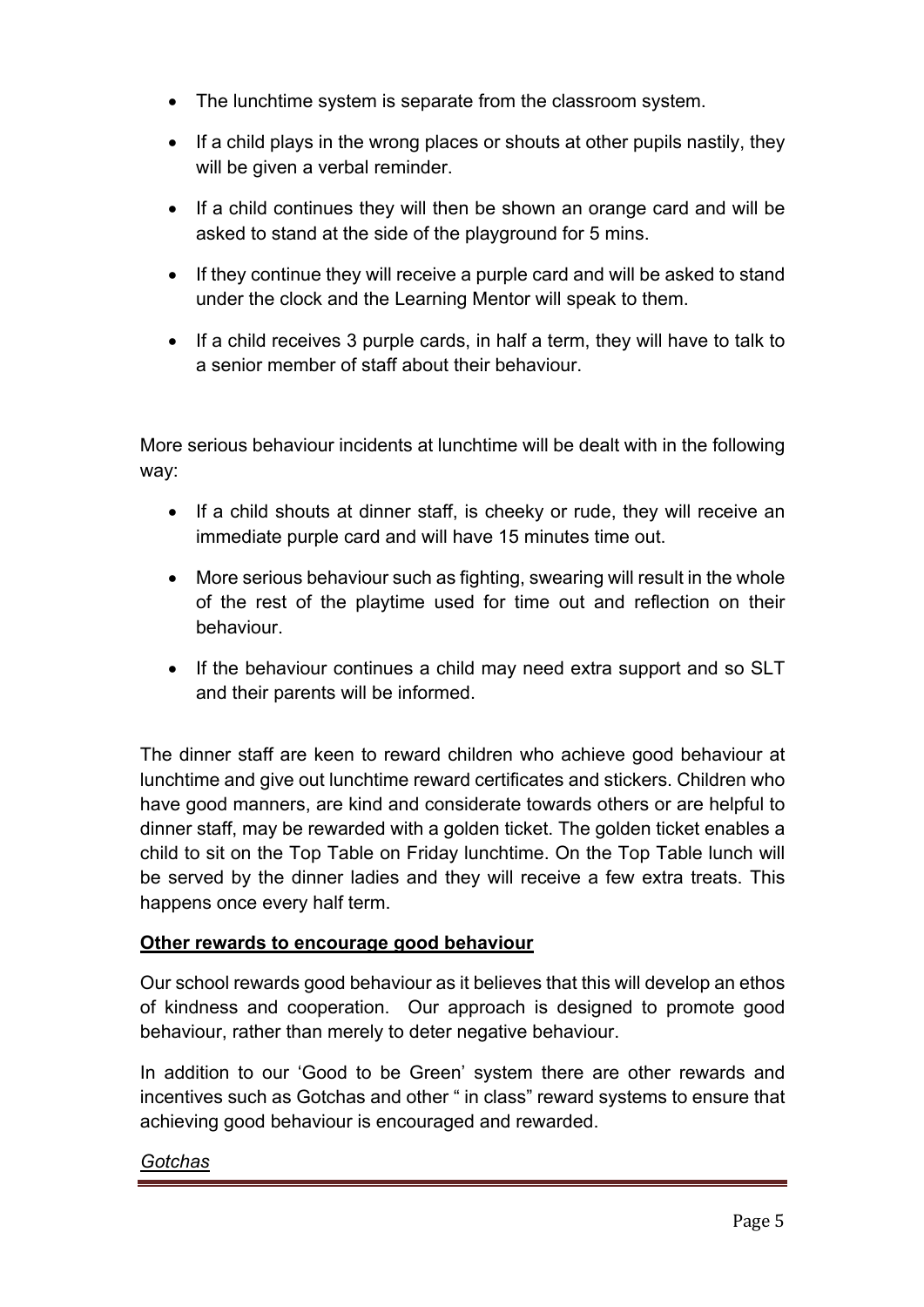These can be given to individuals or groups of children who have shown examples of good behaviour. The Gotchas are collected in class and then the class with the highest number are rewarded with a whole class prize e.g. a hot chocolate event, ice lolly

#### *Well Done and Thank You*

We want children to be proud of who they are and to know their place in God's world. We want to encourage children to see the gifts that their friends have to offer our community. Our Well Done and Thank You worship allows children to take a moment to celebrate the gifts others have given "fruits of the spirit". The child or children chosen receives an entry in our special book and a certificate which is taken home to share.

#### *Texts home*

If a child has produced some super work or has achieved a real milestone in their education, texts are sent out to parents so they can celebrate their child's success and support future achievements.

#### Class Tick Chart

Each class has a tick chart. On an individual basis pupils collect ticks for good work, kindness etc Once the child has gained 20 ticks they can choose a reward. The rewards have been decided upon by pupils each class.

#### Circle Time

Circle Time is held at least once a week: lasting between 15 and 30 minutes. The children can learn to discuss and deal with issues, with the aim of problem solving together. These class times provide opportunities for cooperative learning including learning about the values of diversity. Circle time supports the development of self-esteem and mutual appreciation.

#### Pupil Voice

We are always willing to listen to the views of our children. Together (pupils and staff) review our reward and behaviour systems. Through class, school council, eco councillors and school monitoring the views of the children are gathered. These views are often acted on. For example after discussions with school council it has become the pupils' responsibility to ensure that the 'Good to be Green shop' is stocked in line with the wishes of the children.

#### Role of the class teacher and teaching assistants

It is the role of the class teacher to ensure that the school rules and guidelines are adhered to and that their class behaves in a responsible manner during lesson time. The class teachers and teaching assistants in our school have